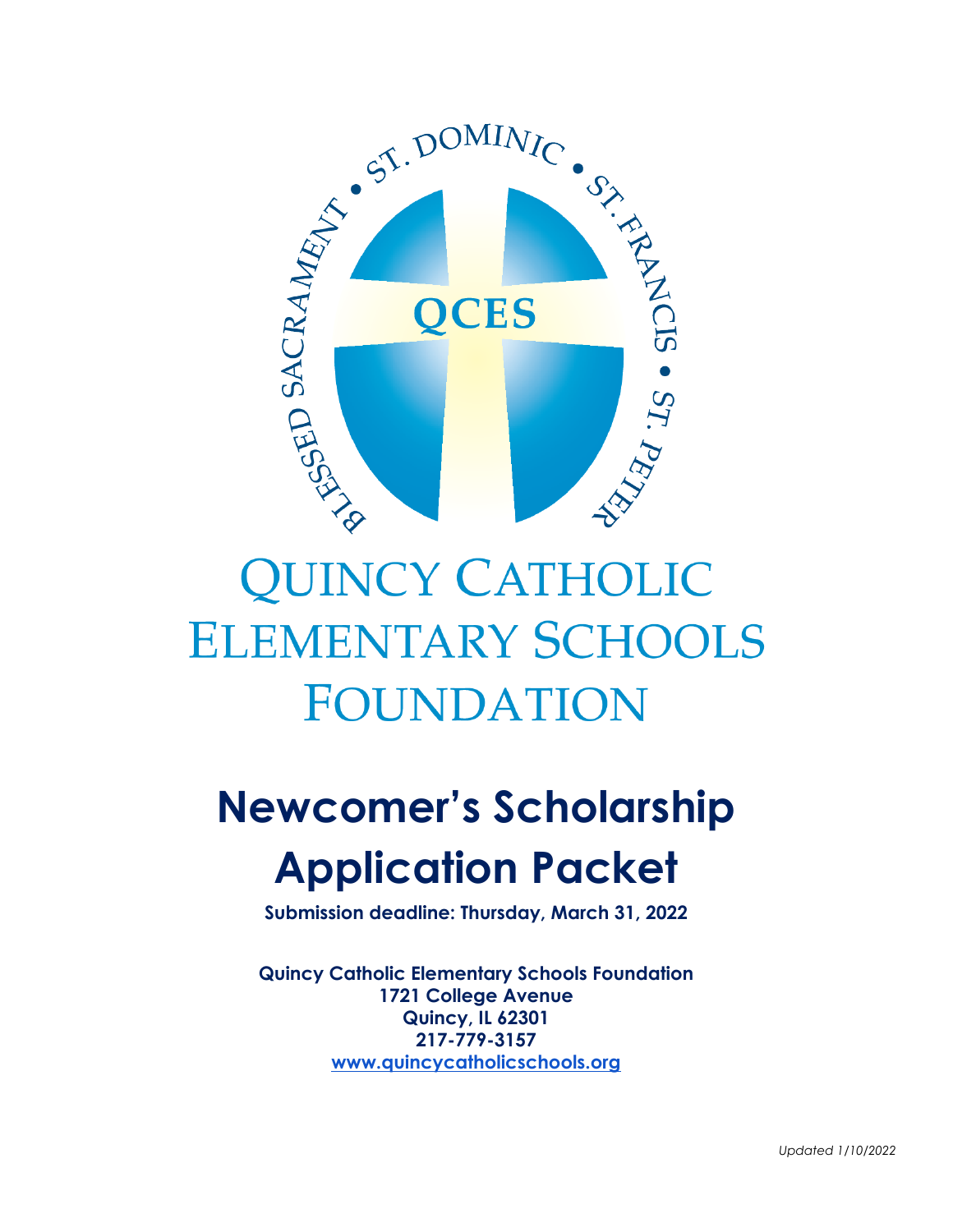### **Quincy Catholic Elementary Schools Foundation**

## **Newcomer's Scholarship** *Applicant Eligibility Criteria*

- The QCES Foundation Newcomer's Scholarship is a partially need-based full-tuition scholarship that is awarded annually to one student in Grades K - 8, either Catholic or non-Catholic, whose family does not currently have a child enrolled in one of Quincy's four Catholic elementary schools. Since the scholarship is partially need-based, the name of the student who is awarded the QCES Foundation Newcomer's Scholarship will remain confidential.
- It is non-renewable beyond the first year the student receives the scholarship. However, a QCES Foundation Newcomer's Scholarship recipient is eligible to apply for tuition assistance in subsequent years, and any tuition assistance a student may be awarded will be based on the financial need of the student's family, as determined by the FACTS Grant & Aid Assessment and the amount of tuition assistance available from the QCES Foundation for that particular school year.
- Families who apply for the QCES Foundation Newcomer's Scholarship are required to complete and submit the QCES Foundation Newcomer's Scholarship Application Form by 5 p.m. on Thursday, March 31, 2022.
- Application forms may be submitted via mail or email to Sara Reuschel, Executive Director, Quincy Catholic Elementary Schools Foundation, 1721 College Ave., Quincy, IL 62301 OR [director@quincycatholicschools.org](mailto:director@quincycatholicschools.org).
- Families who apply for the QCES Foundation Newcomer's Scholarship must complete the required online FACTS Grant & Aid Assessment Application Form and submit the required supporting documentation (W2s, 2021 tax return, etc.) and pay the \$40 processing fee. The online application must be submitted by 11:59 pm on Thursday, March 31, 2022.
- The QCES Foundation Newcomer's Scholarship recipient will be selected from among all those students, whose families do not currently have any children enrolled in one of Quincy's four Catholic elementary schools, and who have applied for tuition assistance for the 2022-2023 school year through the FACTS program.
- The QCES Foundation Newcomer's Scholarship recipient will be notified at the same time as all other applicants applying for tuition assistance, approximately June 1st, of each year.
- The QCES Foundation Newcomer's Scholarship is for tuition only, and may not be used to pay any other school fees including the Instructional Fee or the Technology Fee required for each child enrolled in a Quincy Catholic Elementary School, which a family receiving the QCES Foundation Newcomer's Scholarship will be required to pay by the specified deadline. Failure to pay any fees, other than tuition, to the Catholic school in which they wish to enroll their child by the specified deadline will result in a student's automatic ineligibility for the QCES Foundation Newcomer's Scholarship.
- All other tuition assistance for which a family may be eligible, such as a tuition credit from the Gene Grawe Fund, will be applied first, and the remaining tuition balance for the recipient will be covered by the QCES Foundation Newcomer's Scholarship.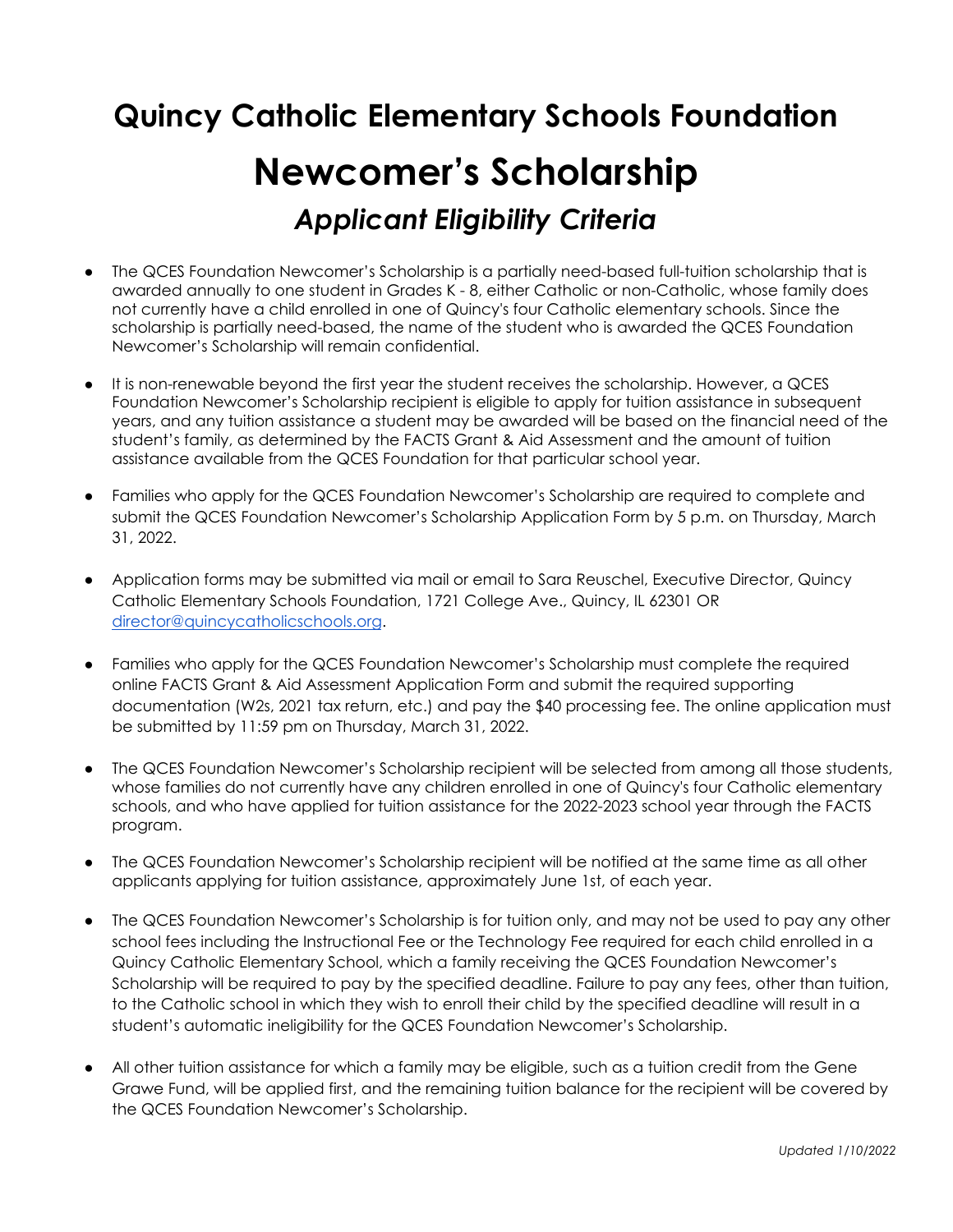The QCES Foundation Board reserves the right to change and/or modify the criteria for the QCES Foundation Newcomer's Scholarship at any time, as deemed necessary.

### *Applicant Packet Checklist*

\_\_\_\_\_ Complete the QCES Foundation Newcomer's Scholarship Application Form.

\_\_\_\_\_ Write an essay of 250 words or less (typed or handwritten) to explain why it is important for your child to receive the QCES Newcomer's Scholarship and why you wish to enroll your child(ren) in one of the four Catholic Elementary Schools.

\_\_\_\_\_ Submit the completed application and essay by 5 p.m. on March 31, 2022 to the QCES Foundation Office via mail at 1721 College Ave., Quincy, IL 62301 OR by email to [director@quincycatholicschools.org](mailto:director@quincycatholicschools.org).

\_\_\_\_\_ Complete and submit the FACTS Grant & Aid Assessment Application Form, along with supporting documentation (W2s, 2020 tax return, etc.), and the required processing fee by 11:59 p.m. on March 31, 2022.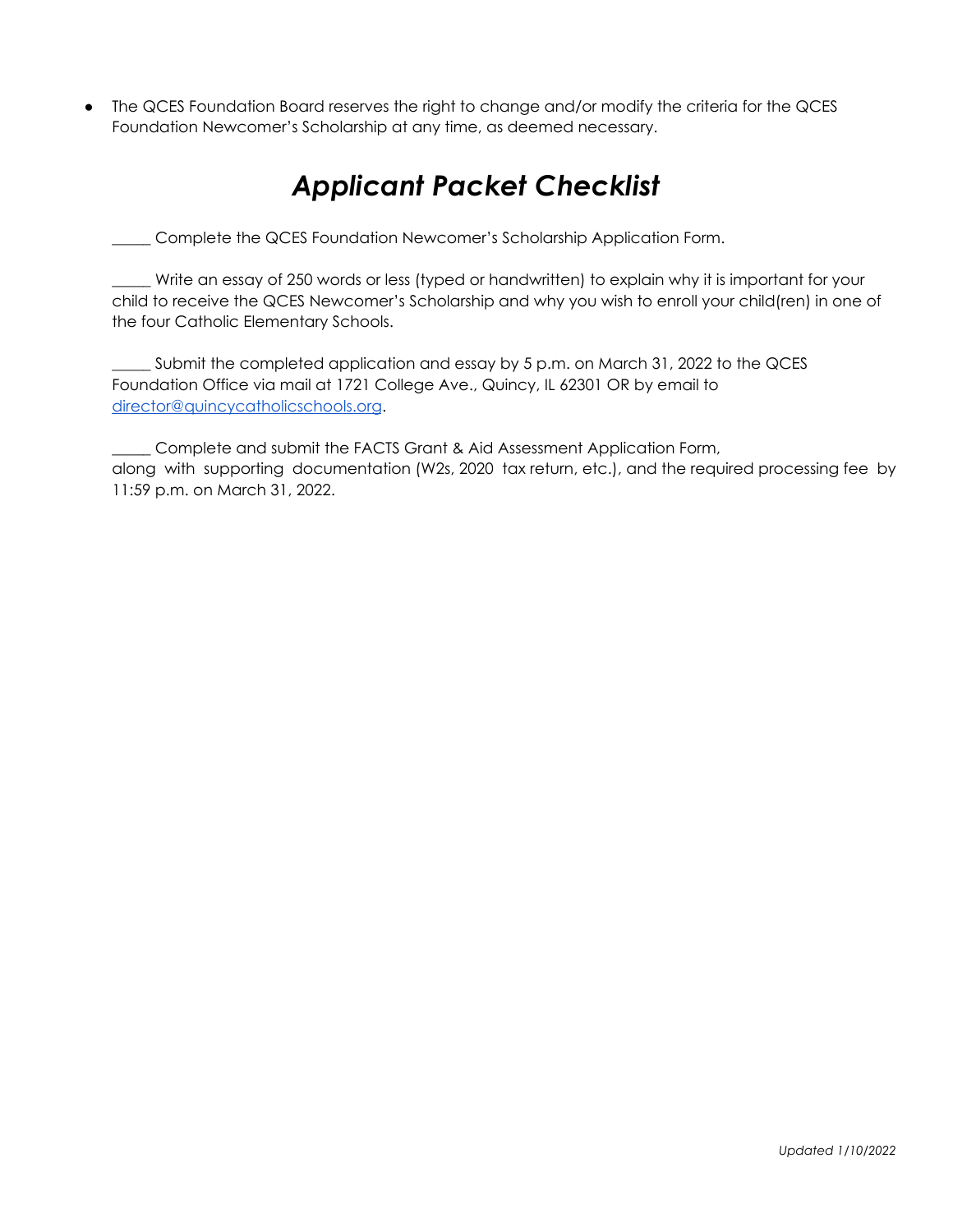## **Quincy Catholic Elementary Schools Foundation** *Newcomer's Scholarship Application Form*

This completed application must be submitted to the QCES Foundation office by 5 p.m. on March 31, 2022 either via mail at 1721 College Ave., Quincy, IL 62301 or via email to [director@quincycatholicschools.org](mailto:director@quincycatholicschools.org). All applicable information requested on the form must be completed in full in order for the application to be considered by the selection committee.

#### **PLEASE PRINT**

| Preferred Email Address(es)_<br>Scholarship recipient(s) will be notified via email.                                                                                                  | <u> 1989 - Johann John Stone, mars eta biztanleria (h. 1989).</u>                                                                                                                                                    |                                                                                                                                                                                                                                      |  |
|---------------------------------------------------------------------------------------------------------------------------------------------------------------------------------------|----------------------------------------------------------------------------------------------------------------------------------------------------------------------------------------------------------------------|--------------------------------------------------------------------------------------------------------------------------------------------------------------------------------------------------------------------------------------|--|
| the 2022-23 school year:                                                                                                                                                              | Please list the requested information below for the child for whom you are applying to receive the QCES<br>Foundation Newcomer's Scholarship, and whom you wish to enroll in a Quincy Catholic Elementary School for |                                                                                                                                                                                                                                      |  |
|                                                                                                                                                                                       |                                                                                                                                                                                                                      |                                                                                                                                                                                                                                      |  |
|                                                                                                                                                                                       |                                                                                                                                                                                                                      |                                                                                                                                                                                                                                      |  |
| Please list the requested information below for other children in your family whom you may also wish to enroll in<br>a Quincy Catholic Elementary School for the 2022-23 school year: |                                                                                                                                                                                                                      |                                                                                                                                                                                                                                      |  |
|                                                                                                                                                                                       |                                                                                                                                                                                                                      |                                                                                                                                                                                                                                      |  |
| Current School Attending 2022-2023 Grade Level 2022-2023 Grade Level 2022-2023 Grade Level 2022-2023 Grade Level                                                                      |                                                                                                                                                                                                                      |                                                                                                                                                                                                                                      |  |
|                                                                                                                                                                                       |                                                                                                                                                                                                                      |                                                                                                                                                                                                                                      |  |
|                                                                                                                                                                                       |                                                                                                                                                                                                                      | Current School Attending <b>Contract Contract Contract Contract Contract Contract Contract Contract Contract Contract Contract Contract Contract Contract Contract Contract Contract Contract Contract Contract Contract Contrac</b> |  |
|                                                                                                                                                                                       |                                                                                                                                                                                                                      |                                                                                                                                                                                                                                      |  |
|                                                                                                                                                                                       |                                                                                                                                                                                                                      | Current School Attending 2022-2023 Grade Level 2002-2023 Grade Level 2002-2023 Grade Level 2002-2023 Grade Level                                                                                                                     |  |
|                                                                                                                                                                                       |                                                                                                                                                                                                                      |                                                                                                                                                                                                                                      |  |
|                                                                                                                                                                                       |                                                                                                                                                                                                                      |                                                                                                                                                                                                                                      |  |